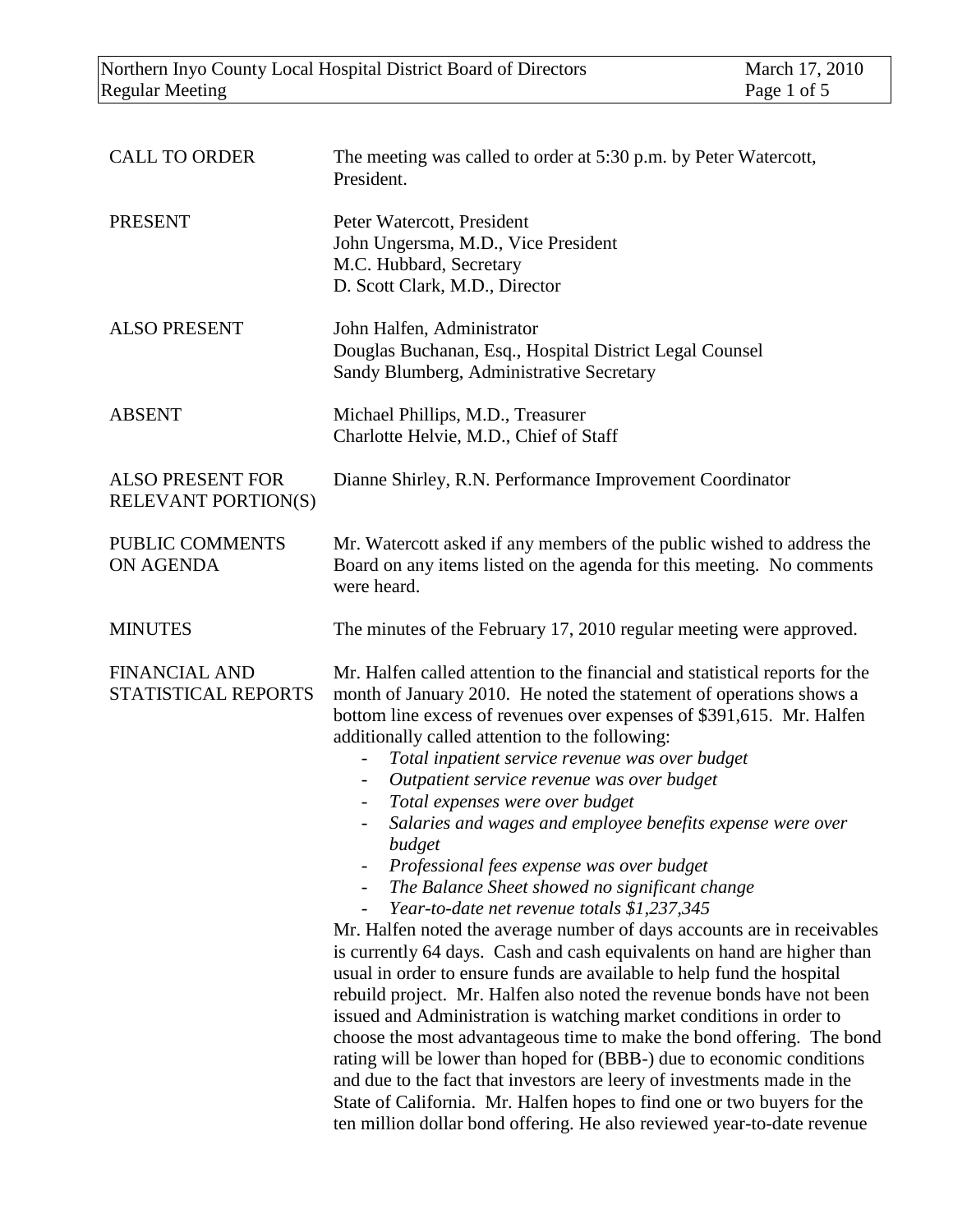| <b>ADMINISTRATOR'S</b><br><b>REPORT</b>                       | and expenses and noted the hospital's financial performance is positive,<br>with the only significant problem with expenses involving employee<br>benefits, which will be reviewed prior to the start of the next fiscal year.<br>Mr. Halfen also noted the hospital's investments remain secure with the<br>only questionable holdings being the Citigroup investments acquired as a<br>result of the company's bankruptcy. It was moved by M.C. Hubbard,<br>seconded by John Ungersma, M.D. and passed to approve the financial<br>and statistical reports for the month of January as presented.                                                                                                                                        |
|---------------------------------------------------------------|--------------------------------------------------------------------------------------------------------------------------------------------------------------------------------------------------------------------------------------------------------------------------------------------------------------------------------------------------------------------------------------------------------------------------------------------------------------------------------------------------------------------------------------------------------------------------------------------------------------------------------------------------------------------------------------------------------------------------------------------|
| <b>BUILDING UPDATE</b>                                        | Turner Construction project manager John Hawes reported the foundation<br>for the new hospital building is in the final stages of completion, and per<br>recommendations made by the Office of Statewide Healthcare Planning<br>and Development (OSHPD) changes are being made to requirements for<br>the structural steel for the new building. The recommended changes<br>should be completed within one week and steel framework will begin to<br>go up by April 1 <sup>st</sup> . Mr. Hawes also noted steel work should progress<br>rapidly and is expected to be completed in approximately two months.                                                                                                                              |
| <b>SECURITY REPORT</b>                                        | Mr. Halfen noted there were no significant Security incidents to report<br>during the last month. He additionally noted a report on the results of a<br>recent unannounced survey by the Joint Commission will be presented at<br>the next regular meeting of the District Board.                                                                                                                                                                                                                                                                                                                                                                                                                                                          |
| <b>CHIEF OF STAFF</b><br><b>REPORT</b><br><b>OLD BUSINESS</b> | The Medical Staff had nothing of significance to report at this meeting.<br>Helena Black, M.D., Vice Chief of Staff stated the recently held Physician<br>Leadership Program was a great success, and she expressed her gratitude<br>to Mr. Halfen for Administrations' support of the program. The training<br>was well attended by the Medical Staff and was considered by all to be a<br>very worthwhile event.                                                                                                                                                                                                                                                                                                                         |
| <b>INYO COUNTY</b>                                            | Mr. Halfen reported Inyo County's requirement to review, amend, or                                                                                                                                                                                                                                                                                                                                                                                                                                                                                                                                                                                                                                                                         |
| <b>CONFLICT OF</b><br><b>INTEREST CODE</b>                    | report the Hospital District's Conflict of Interest Code on a bi-annual<br>basis has prompted a review of the Hospital's existing code, and (mostly<br>minor) adjustments to the code will be presented for review at the next<br>regular meeting of the District Board.                                                                                                                                                                                                                                                                                                                                                                                                                                                                   |
| <b>DISTRICT BYLAWS</b><br><b>REVIEW</b>                       | Mr. Halfen noted members of the Board, Administration, and District<br>Legal Counsel were asked to review the existing Northern Inyo County<br>Local Hospital District Bylaws and be prepared to discuss changes that<br>may be necessary for the upcoming year. Following discussion on this<br>topic it was suggested that the following changes be made:<br>Allowance for a fluctuating mileage reimbursement rate for Board<br>members equal to the rate allowed by the Internal Revenue Service<br>Change of the term "Clerk" to "Secretary" in Article IV, Section 4<br>$\qquad \qquad -$<br>Change the annual election of District Board officers to be held at<br>the January regular meeting, rather than at the December meeting |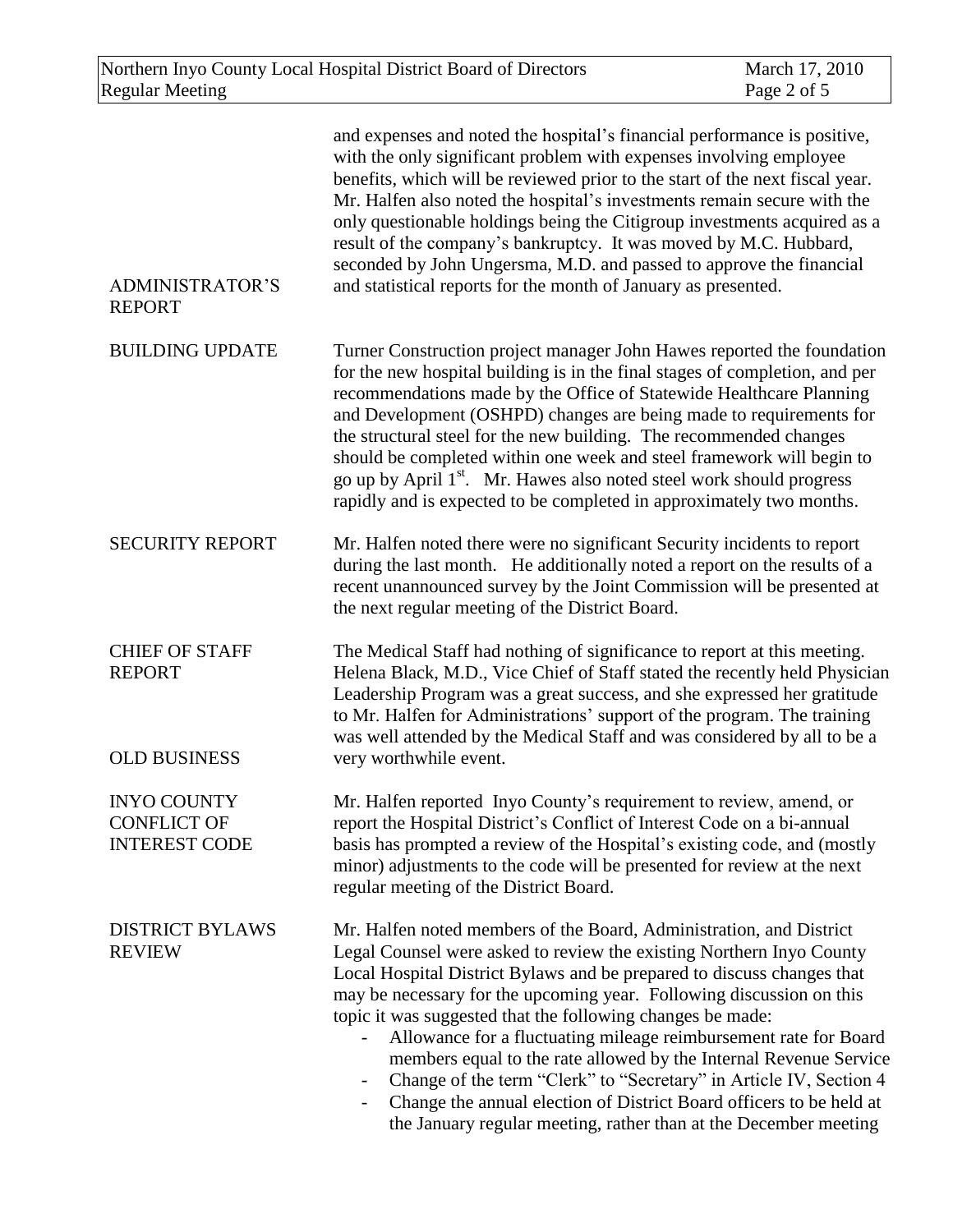- Revise the specification of authority and duties of the Administrator to include authority to approve the following contracts for services and/or maintenance:

- a. Those less than 60 days in duration;
- b. Those less than \$10,000 in cost when not contained in a budget adopted by the Board;
- c. Those less than \$25,000 in cost when contained in a budget adopted by the Board
- Authorize Administrator to control inventories including promotional materials
- Authorize Administrator to approve the following:
	- 1. Determinations that funds owing to the Hospital for patient care be deemed uncollectible charitable write-offs;
	- 2. Adjustment of accounts owing to the Hospital for patient care when the amount adjusted is either (a) less than 25% of the balance due or (b) the patient has paid more than \$5,000 on the relevant account and the Administrator determines, in his sole discretion, that such adjustment is in the best interests of the District;
	- 3. Modifications of existing contracts for the construction of Northern Inyo Hospital (Phase II) within the now-existing \$400,000 limits of said contracts;
	- 4. Grant applications
- Authorize Administrator to approve and execute the following contracts with physicians:
	- 1. Agreements to continue existing contracts, which are about to expire, for no more than thirty (30) days;
	- 2. Agreements for continuing call coverage;
	- 3. Agreements for *locum tenens* coverage for no more than thirty (30) day periods, and
	- 4. Contractual agreements with a physician conditioned upon he/she obtaining Medical Staff privileges where the contract is of no more than 30 days' duration
- Authorize Administrator to approve and execute the following contracts and/or billings:
	- 1. Discounts on payor contracts where the discount is more than 10% provided that no single discount may be more than 50% without Board approval;
	- 2. Consulting contracts for less than \$10,000 if not contained in a budget adopted by the Board;
	- 3. Consulting contracts for less than \$25,000 if contained in a budget adopted by the Board;
	- 4. Attorney's fees;
	- 5. Interagency agreements of less than \$25,000
	- 6. Prices, fees and rates charged by the Hospital whose effective rate, without Board approval, may be no more than one year;
	- 7. Meeting, training, and travel expenses;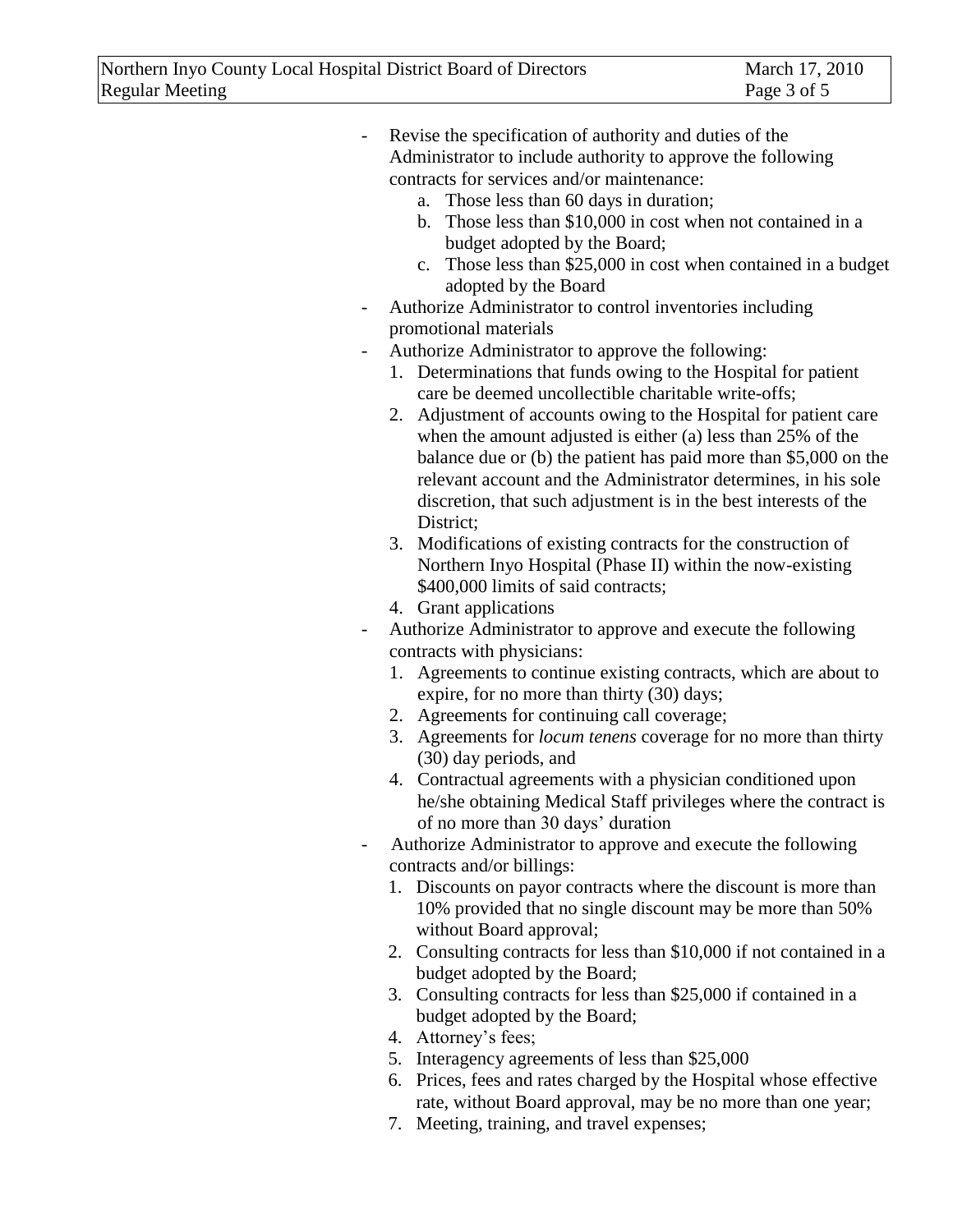| <b>NEW BUSINESS</b>                                                        | 8. Marketing commitments of less than \$10,000<br>Authorize Administrator to approve the following capital<br>expenditures:<br>1. Where included in a budget adopted by the Board: Up to<br>\$25,000;<br>2. Where not included in a budget adopted by the Board: Up to<br>\$10,000<br>3. Where neither of the above, but emergent: Immediately subject<br>to and conditioned upon Board approval at the next-following<br>regular or special meeting in which the expenditure may be<br>included on the Board agenda<br>Authorize Administrator to perform any other duty that may be<br>$\overline{\phantom{a}}$<br>necessary in the best interests of the District<br>Further discussion is needed regarding guidelines for cancellation<br>$\overline{\phantom{a}}$<br>of a regular meeting of the District Board (Mr. Buchanan will<br>research this topic for discussion at the next regular meeting)<br>The date of the monthly meeting held in December of each year<br>$\overline{\phantom{a}}$<br>will be changed to the second Wednesday of the month in order to<br>allow the Credentials Committee to meet in sufficient time<br>Mr. Buchanan noted he has supplied Medical Staff attorney Jay<br>Christensen, Esq. with a copy of the District Bylaws for his review, but he<br>has yet to hear back from him regarding his comments. Following<br>discussion it was moved by Ms. Hubbard, seconded by D. Scott Clark,<br>M.D. and passed to include the suggested changes to the District Bylaws,<br>and to conduct a final review of the Bylaws at the next regular meeting. |
|----------------------------------------------------------------------------|---------------------------------------------------------------------------------------------------------------------------------------------------------------------------------------------------------------------------------------------------------------------------------------------------------------------------------------------------------------------------------------------------------------------------------------------------------------------------------------------------------------------------------------------------------------------------------------------------------------------------------------------------------------------------------------------------------------------------------------------------------------------------------------------------------------------------------------------------------------------------------------------------------------------------------------------------------------------------------------------------------------------------------------------------------------------------------------------------------------------------------------------------------------------------------------------------------------------------------------------------------------------------------------------------------------------------------------------------------------------------------------------------------------------------------------------------------------------------------------------------------------------------------------------------------------------------------------------|
| <b>AGREEMENT WITH</b><br><b>ROBBIN CROMER-</b><br>TYLER, M.D.              | Mr. Halfen called attention to a proposed Private Practice Physician<br>Income Guarantee and Practice Management renewal agreement with<br>Robbin Cromer-Tyler, M.D Following review of the proposed<br>agreement it was moved by Doctor Clark, seconded by Doctor Ungersma,<br>and passed to approve the agreement with Robbin Cromer-Tyler, M.D. as<br>recommended, with a correction being made to the calculation of the bi-<br>weekly compensation rate indicated in the agreement.                                                                                                                                                                                                                                                                                                                                                                                                                                                                                                                                                                                                                                                                                                                                                                                                                                                                                                                                                                                                                                                                                                    |
| <b>AGREEMENT WITH</b><br><b>LARA JEANINE</b><br>ARNDAL, M.D.               | Mr. Halfen noted the proposed agreement with Lara Jeanine Arndal, M.D.<br>has yet to be finalized and will be presented for approval at the next<br>regular meeting of the District Board.                                                                                                                                                                                                                                                                                                                                                                                                                                                                                                                                                                                                                                                                                                                                                                                                                                                                                                                                                                                                                                                                                                                                                                                                                                                                                                                                                                                                  |
| <b>AUTHORITY</b><br>DELEGATED TO THE<br>C.E.O.                             | District Legal Counsel Douglas Buchanan noted the proposed list of<br>authorities delegated to the CEO has been incorporated into the District<br>Bylaws, and therefore it is not necessary to discuss it as a separate agenda<br>item.                                                                                                                                                                                                                                                                                                                                                                                                                                                                                                                                                                                                                                                                                                                                                                                                                                                                                                                                                                                                                                                                                                                                                                                                                                                                                                                                                     |
| <b>REPORTS FROM</b><br><b>BOARD MEMBERS ON</b><br><b>ITEMS OF INTEREST</b> | Mr. Watercott asked if any members of the Board of Directors wished to<br>report on any items of interest. Doctor Ungersma reported he recently<br>attended the Association of California Healthcare Districts' (ACHD)<br>annual Legislative Day, where many pertinent healthcare topics                                                                                                                                                                                                                                                                                                                                                                                                                                                                                                                                                                                                                                                                                                                                                                                                                                                                                                                                                                                                                                                                                                                                                                                                                                                                                                    |